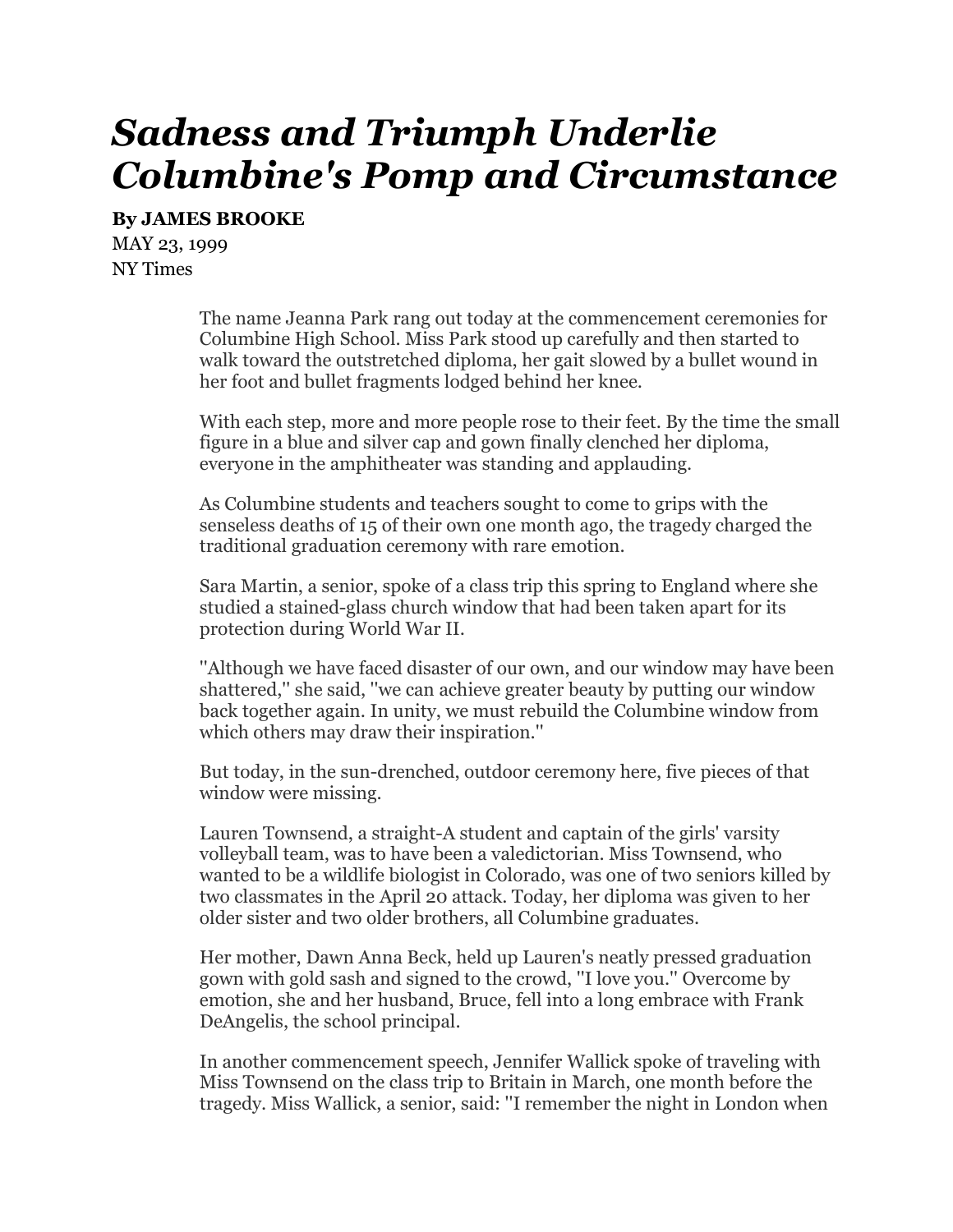we all sat in our room with Lauren, eating pizza and fixing each other's hair for a night out on the town. We had a terrible case of the giggles, and we laughed until our stomachs hurt.''

Another missing senior was Isaiah Shoels, 18, a varsity football player who planned to attend an arts college and become a music producer.

Mr. Shoels, who had impatiently charted the dwindling days to graduation by crossing off dates on a calendar, was buried last month in his gown and mortarboard. His parents, who have already received his diploma, said they could not bear to attend today's ceremony. Witnesses said Mr. Shoels was singled out by his killers because he was black.

Graduation day ''is going to be a very bad and sad day for me and my family,'' Michael Shoels, Isaiah's father, said in an interview on Friday afternoon. ''We are going to spend some family time together. It is going to be very tough for me and my family.''

Another missing face was that of William David Sanders, the teacher and coach who bled to death in a classroom after directing dozens of students to safety. A familiar presence at Columbine graduations, Mr. Sanders joined the staff 25 years ago, a year after the school opened.

''Their lives were cut down in time too short, their lives were full of courage and hope and enthusiasm,'' Mr. DeAngelis said. ''Each of us will carry the spirit of Isaiah Shoels, of Lauren Townsend, of Dave Sanders into the future.''

He then asked for a moment of silence. Across the amphitheater, heads bowed and eyes closed.

''You have had an earth-shattering experience one month before your graduation,'' Vince Chowdhury, a local school board member, told the graduates. ''You have touched the heart of this nation with your strength and bravery. You all have grown from this experience and you will continue to grow.''

No mention was made of the other two faces missing from the senior class today: Eric Harris and Dylan Klebold, the two boys who committed suicide in the school library after carrying out the massacre.

Their faces peer from the pages of the yearbook, which went to press two months before the shooting, but was released only last week. They were left out of two memorial supplements, one for the yearbook and one for the yearend issue of the school newspaper, The Courier.

On Friday, Lance Kirklin, one of the 23 students wounded in the attack, became the first student to return to the high school, which is still a crime investigation site. Aided by his father, Michael, he helped detectives